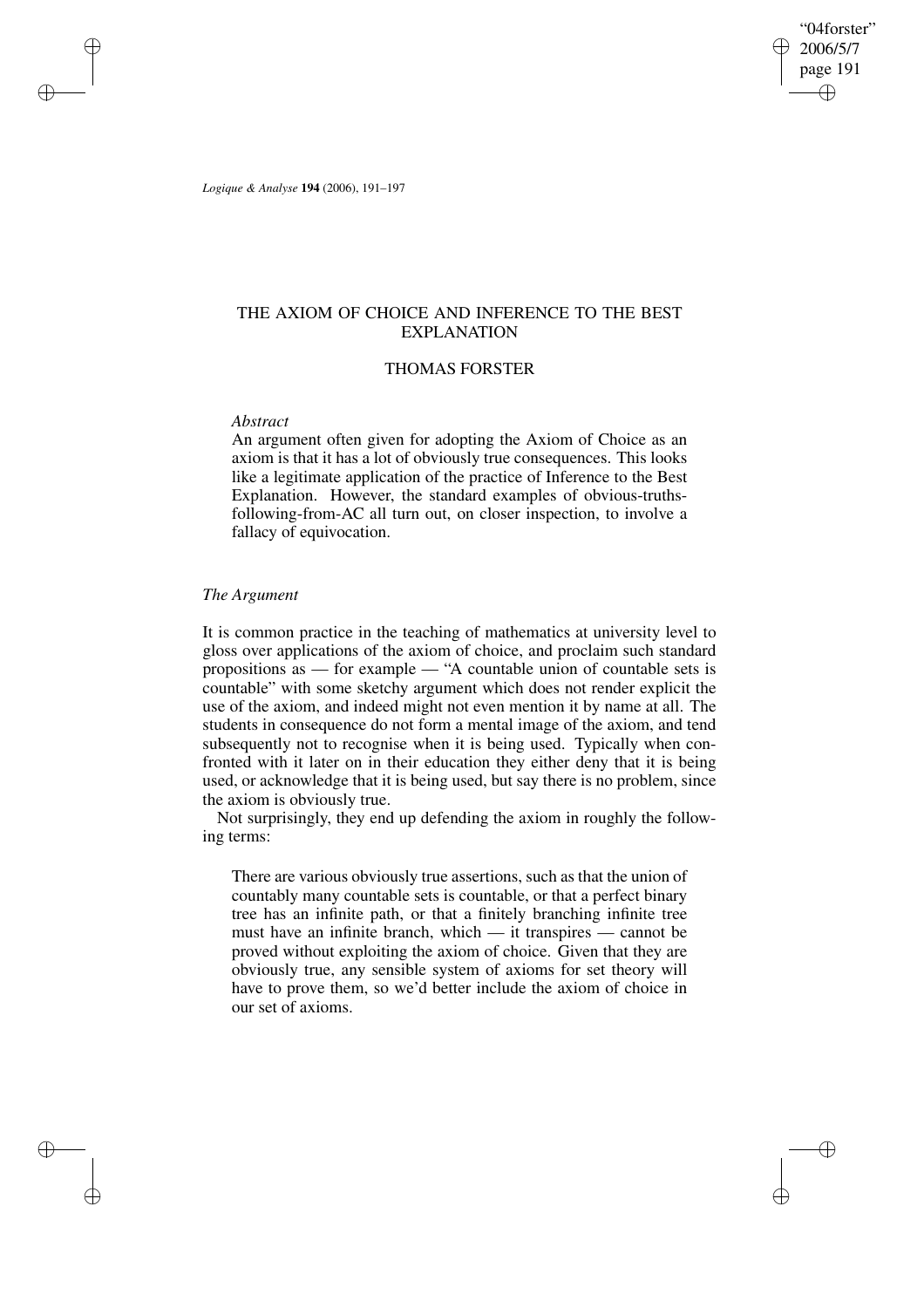"04forster" 2006/5/7 page 192 ✐ ✐

✐

✐

#### 192 THOMAS FORSTER

Although this argument sounds a bit like a fallacy of affirming the consequent, it's actually nothing of the kind. Arguments like this are so common and so natural and so *legitimate* that it is hardly surprising that this method has been identified by philosophers as a sensible way of proceeding and that there is a nomenclature for it and a literature to boot. It is probable that this is (at least part of) what Peirce had in mind when he coined the word abduction; nowadays it is captured by the expression *Inference to the best explanation* "IBE"; see [1] for an excellent treatment.

The people who use this argument for AC are working in a context where the other axioms of ZF — which are the means by which we can infer these desirable consequences of  $AC$  — are not up for debate. It is also the case that these desirable consequences do not repay the compliment by entailing AC in turn: so this is not a case of inference to the *only* explanation.

Let us consider some of these apparently obvious truths.

# *Socks*

In [2] (p. 126) we find the *sutra* of the millionaire whose wardrobe contains a countable infinity of pairs of shoes and a countable infinity of pairs of socks. It is usually felt to be obvious that there are countably many shoes and countably many socks in his attic. Most people will claim that it is obvious that there is a bijection between the shoes and the natural numbers, and obvious too that there is a bijection between the socks and the natural numbers. Obviousness is all very well but it is not reliably a path to understanding. Fortunately with a bit of prodding most students can be persuaded to say that the left shoe from the *n*th pair can be sent to 2*n* and the right shoe from the *n*th pair can be sent to  $2n + 1$ . This indeed shows that there are countably many shoes. "And the socks?" one then asks. With any luck the student will reply that the same technique will work, at which point the victim can be ribbed for being a sad mathmo with odd socks. Old jokes are the best. In fact this joke is so good that it even survives being explained.

If we have succeeded in finding a bijection between the set of socks and the natural numbers then we have given each sock a number. This means, at the very least, that we now have a uniform way of choosing one sock from each pair, namely the one with smaller number. Conversely, if we have a uniform way of choosing one sock from each pair, then we can send the chosen sock from the *n*th pair to 2*n*, and the rejected sock to  $2n + 1$ . So the set of socks is countable iff there is a choice function on the pairs of socks. Analogously the set of shoes is countable iff there is a choice function on the pairs of shoes. Clearly there is a way of choosing one shoe from each pair, because we can uniformly distinguish left shoes from right. But socks? Clearly there is no *uniform* way of telling socks apart. So we need the axiom of choice to tell us that the set of socks is countable nevertheless.

✐

✐

✐

✐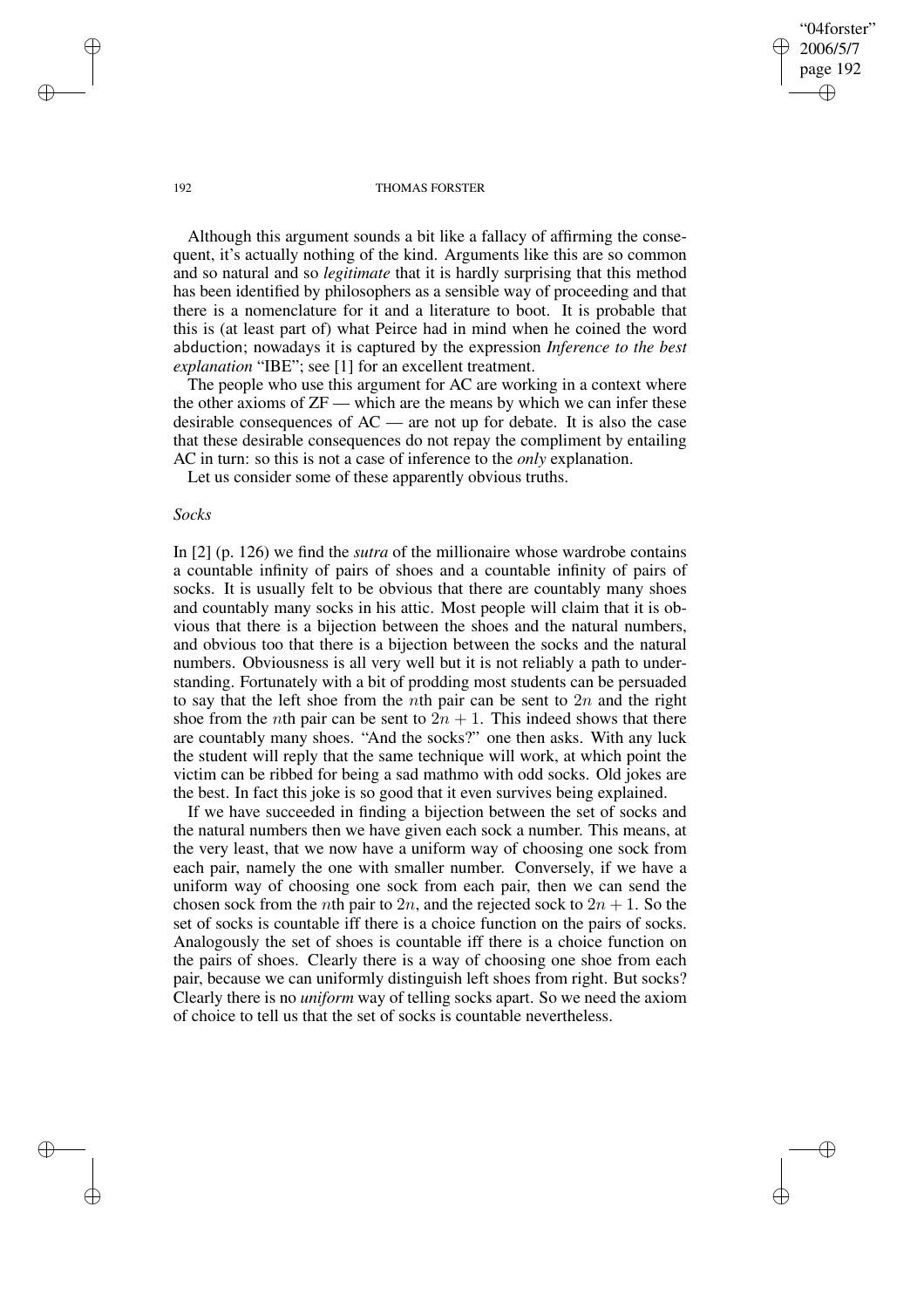## THE AXIOM OF CHOICE AND INFERENCE TO THE BEST EXPLANATION 193

"04forster" 2006/5/7 page 193

✐

✐

✐

✐

# *A union of countably many countable sets is countable*

✐

✐

✐

✐

Let  $\{X_i : i \in \mathbb{N}\}\$  be a family of countable sets. Is its sumset,  $\bigcup \{X_i : i \in \mathbb{N}\}\$  $\mathbb{N}\}$ , countable? The usual answer is: yes. Draw the  $X_i$  out in a doubly infinite array, and then count them by zigzagging. What could be more obvious? The picture below illustrates how we do it. Let  $x_{i,j}$  be the jth member of  $X_i$ . Put the members of  $X_i$  in order in row i, so that  $x_{i,j}$  is the jth thing in the ith row. Then we can count them by zigzagging.

| $\bf 5$        | 15<br>↑                      |    | $\vdots$       |               |                      |                |                |                   |    |   |    |  |
|----------------|------------------------------|----|----------------|---------------|----------------------|----------------|----------------|-------------------|----|---|----|--|
| $\overline{4}$ | 14                           |    | 16             |               |                      |                |                |                   |    |   |    |  |
| $\sqrt{3}$     | 6                            | ĸ. | 13             | ↘             | $\ddot{\cdot}$<br>17 |                |                |                   |    |   |    |  |
| $\sqrt{2}$     | $\uparrow$<br>$\overline{5}$ |    | 7              |               | 12                   | $\overline{ }$ | $\vdots$<br>18 |                   |    |   |    |  |
| $\mathbf{1}$   | 1                            |    | 4              |               | 8                    |                | 11             | ↘                 | 19 |   |    |  |
| 0              | ↑                            | ↘  | $\overline{2}$ | $\rightarrow$ | 3                    | $\searrow$     | 9              | $\longrightarrow$ | 10 | ↘ | 20 |  |
|                | 0                            |    | 1              |               | $\bar{2}$            |                | 3              |                   |    |   | 5  |  |

A Counted Union of Counted Sets is Counted

What could be simpler?! If — as they tell us — we need the axiom of choice to prove this, then we'd better assume it.

# *Every perfect binary tree has an infinite path*

A perfect binary tree is a tree with one root, wherein every node has precisely two children. If one has a blackboard to hand when telling this story, one is tempted to start off drawing a perfect binary tree:

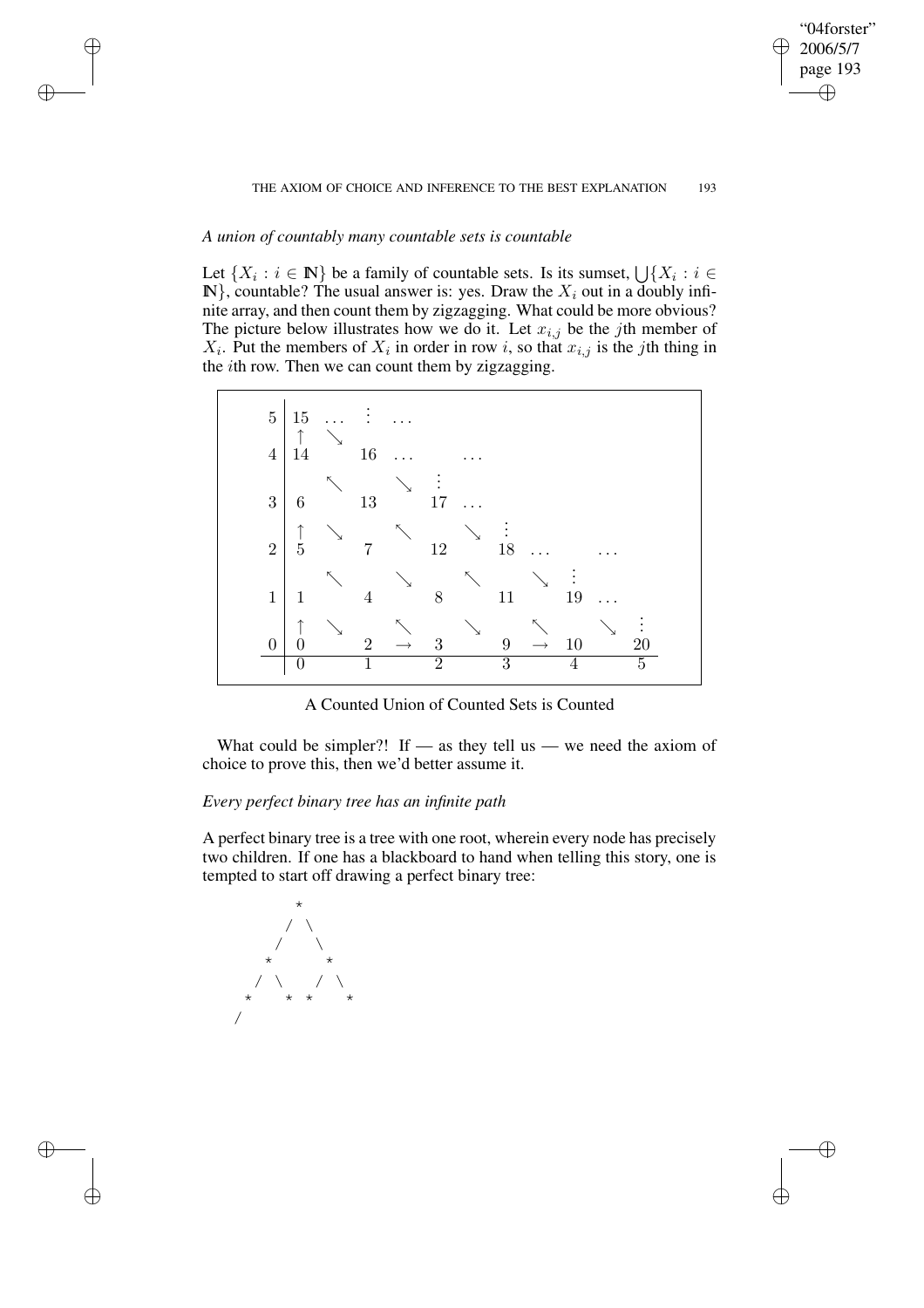# "04forster" 2006/5/7 page 194 ✐ ✐

✐

✐

### 194 THOMAS FORSTER

. . . which makes it obvious that this perfect binary tree at least (the one you have started drawing) has an infinite path. Always choose the leftmost branch. What could be easier!? Again we are told that this needs the axiom of choice. Very well, let us therefore adopt the axiom of choice.

# *The Fallacy of Equivocation*

However, in all three cases we have a fallacy of equivocation. Let us take the binary tree case first, since it is fresh in our minds.

# *Perfect binary trees*

The fact that is obvious is not the fact that

A perfect binary tree has an infinite path; . (i)

but the fact that

A perfect binary tree *with an injection into the plane* has an infinite path; (ii)

since we cannot follow the rule "take the leftmost child in each case" unless we can tell what the leftmost child is, and this information is provided for us not by the tree itself but by its injection into the plane.

Are not (i) and (ii) the same? They certainly will be if any two perfect binary trees are isomorphic. And aren't any two perfect binary trees isomorphic? Isn't that obvious?

No, what is obvious is *not*

Any two perfect binary trees are isomorphic; (iii)

but

✐

✐

Any two perfect binary trees *equipped with injections into the plane* are isomorphic; (iv)

and (iii) and (iv) are not the same. We are back where we were before. We should not fall into a *petitio principii*.

✐

✐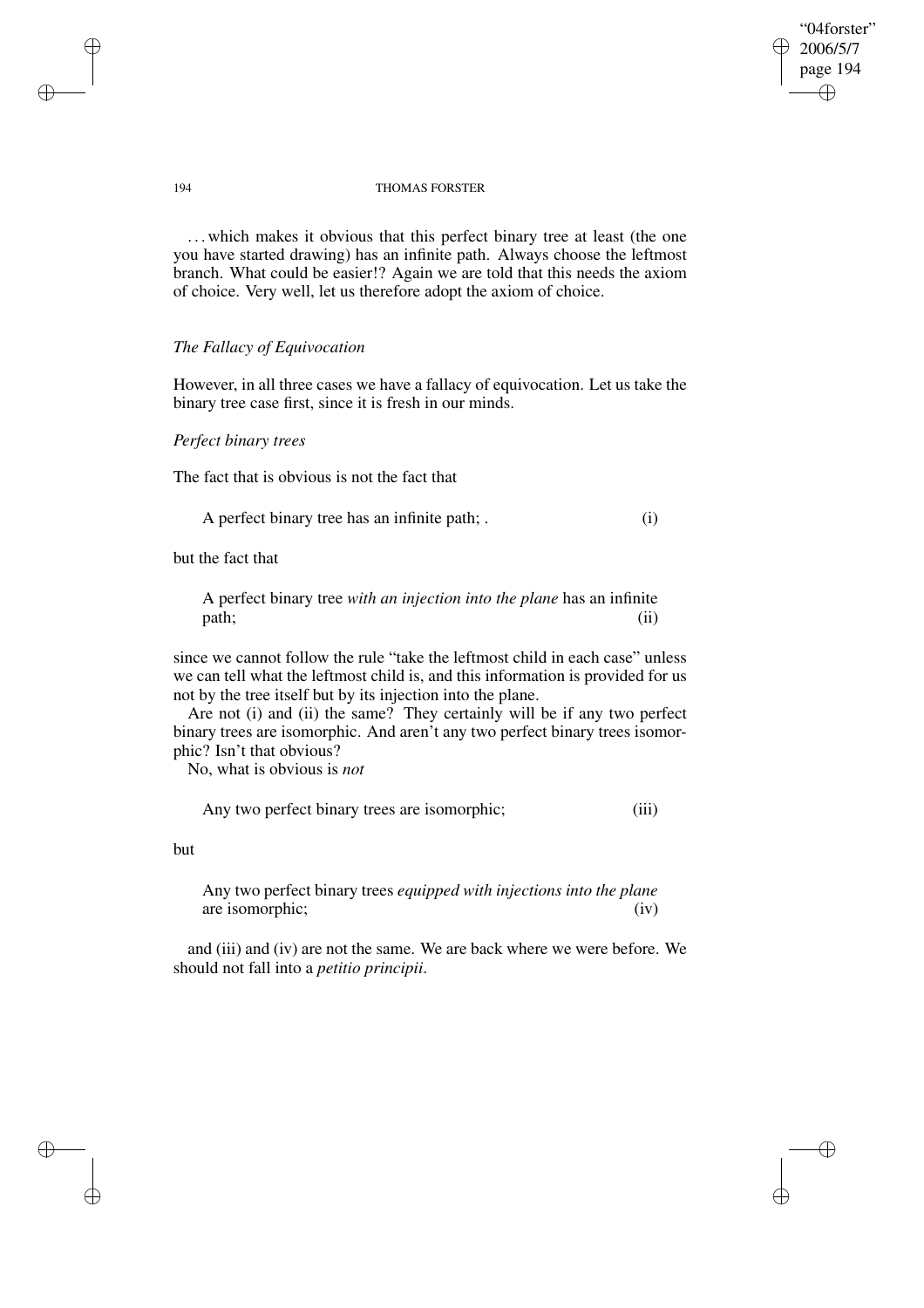#### THE AXIOM OF CHOICE AND INFERENCE TO THE BEST EXPLANATION 195

"04forster" 2006/5/7 page 195

✐

✐

✐

✐

# *The countable union of countable sets*

The most illuminating discussion of this known to me is one I learned from Conway (oral tradition). Conway distinguishes between a countedset, which is a structure  $\langle X, f \rangle$  consisting of a set X with a bijection f onto **N**, and a countableset, which is a naked set that just happens to be the same size as IN, but which does not come equipped with any particular bijection. As Conway says, elliptically but memorably: a counted union of counted sets is counted; a countable union of counted sets is countable, but a counted union of countable sets, and *a fortiori* a countable union of countable sets could–on the face of it–be anything under the sun. The fact that is obvious is not

A union of countably many countable sets is countable; (v)

but

✐

✐

✐

✐

A union of countably many counted sets is countable; (vi)

and

A counted union of counted sets is counted; (vii)

(vii) is of course a shorthand for the claim that a counted set of counted sets has a union with an obvious counting: indeed a counting that can be recovered — in the way displayed by the diagram above — by combining the counting of the set and the countings of its members. Although (vi) and (vii) are provable without choice — and the diagram gives a visual proof of  $(vii)$  —  $(v)$  is not. The fallacy of equivocation is to mistake  $(v)$  for one of (vi) and (vii).

## *Socks*

There are at least two lines of thought that might lead one to think that there are countably many socks.

## *All countable sets of pairs look the same*

"Surely to goodness" one might think "All sets that are unions of countably many pairs must be the same size! Just replace the members of the pairs one by one . . . ". In particular there must be the same number of socks in the attic as there are shoes. We know we can count the shoes (left shoes go to evens, right shoes go to odds) so we must be able to count the socks too.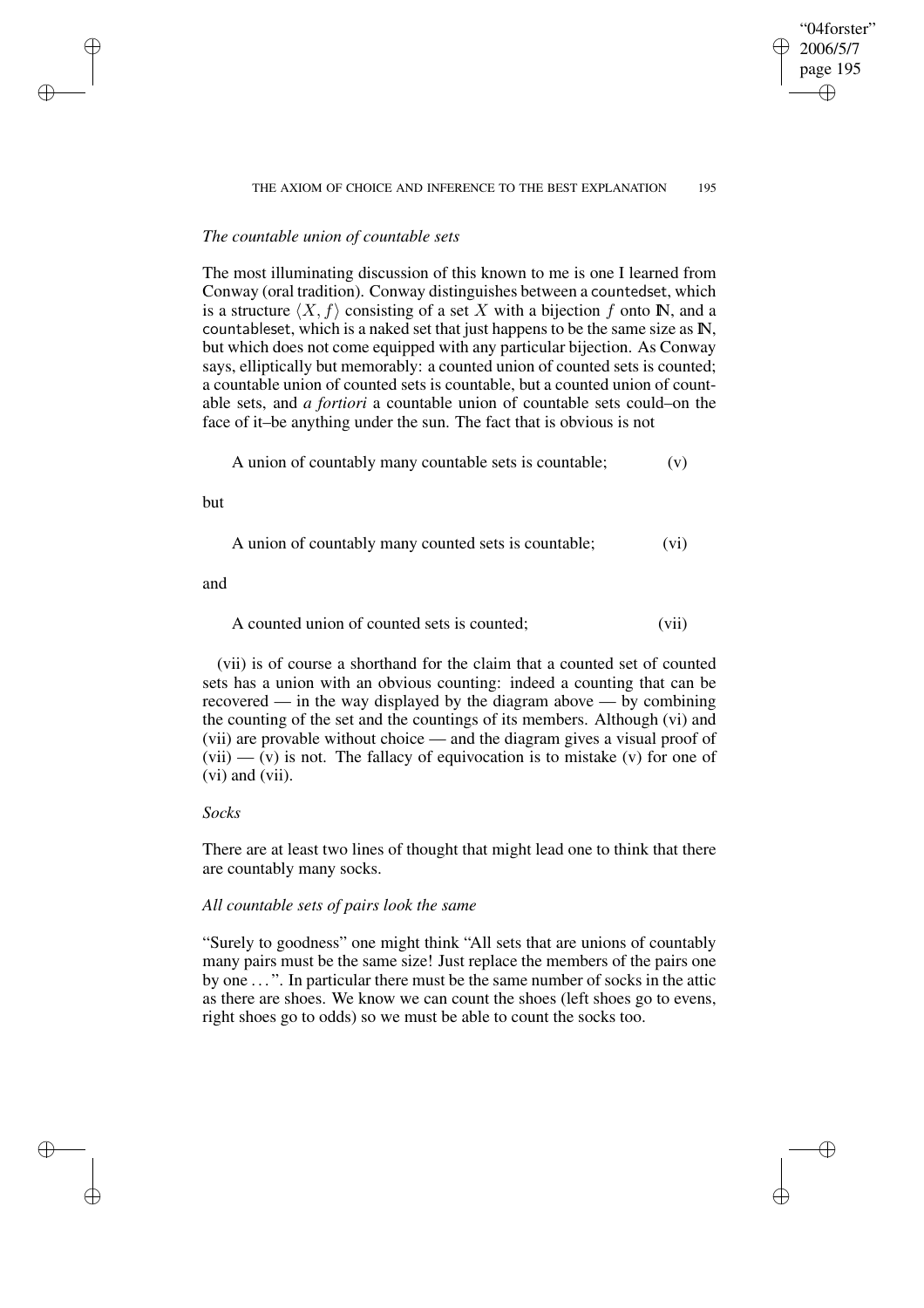✐

✐

#### 196 THOMAS FORSTER

But why should we believe that all sets that are the union of countably many pairs are the same size?

If I want to show that the union of countably many pairs of blue socks is the same size as the union of countably many pairs of pink socks I want to pair off the blue socks in the nth pair of blue socks with the pink socks in the nth pair of pink socks, and I can do this in two ways. However we need AC-for-pairs to pick one of the two ways, and persuading ourselves of the countability of the set of socks by this means exploits the axiom of choice and we would be arguing in a circle if we attempted to use IBE to get from socks to the axiom of choice.

# *Intuitions of space*

Another line of thought that leads us to believe that the set of socks is countable proceeds as follows. The very physical nature of the setting of the parable has smuggled in a lot of useful information. It cues us to set up mental pictures of infinitely many shoes (and socks) scattered through space. The shoes and socks are — all of them — extended regions of space and so they all have nonempty interior. Every nonempty open set contains a rational, and the rationals are wellordered. This degree of asymmetry is enough to enable us to choose one sock from each pair. The physical intuitions underlying this last argument make it very clear to us that we can pick one sock from each pair — as indeed we can. Space is just sufficiently asymmetrical for us to be able to explicitly enumerate the socks in countably many pairs scattered through it.

So we have another example of a fallacy of equivocation, this time between:

Every countable set of pairs has a choice function (viii)

and

✐

✐

Every countable set of pairs of open sets of reals has a choice function  $(ix)$ 

As before, it is the first member of the pair that needs the axiom of choice, but it is the second member of the pair that is obvious.

From a pedagogical point of view it may be worth making the following observation, even though it may initially seem to have no direct bearing on the above argument. When we reflect how straightforward is the construction that matches left shoes with evens and right shoes with odds, one is struck by how difficult it is to induce students to come out with it — or with anything

✐

✐